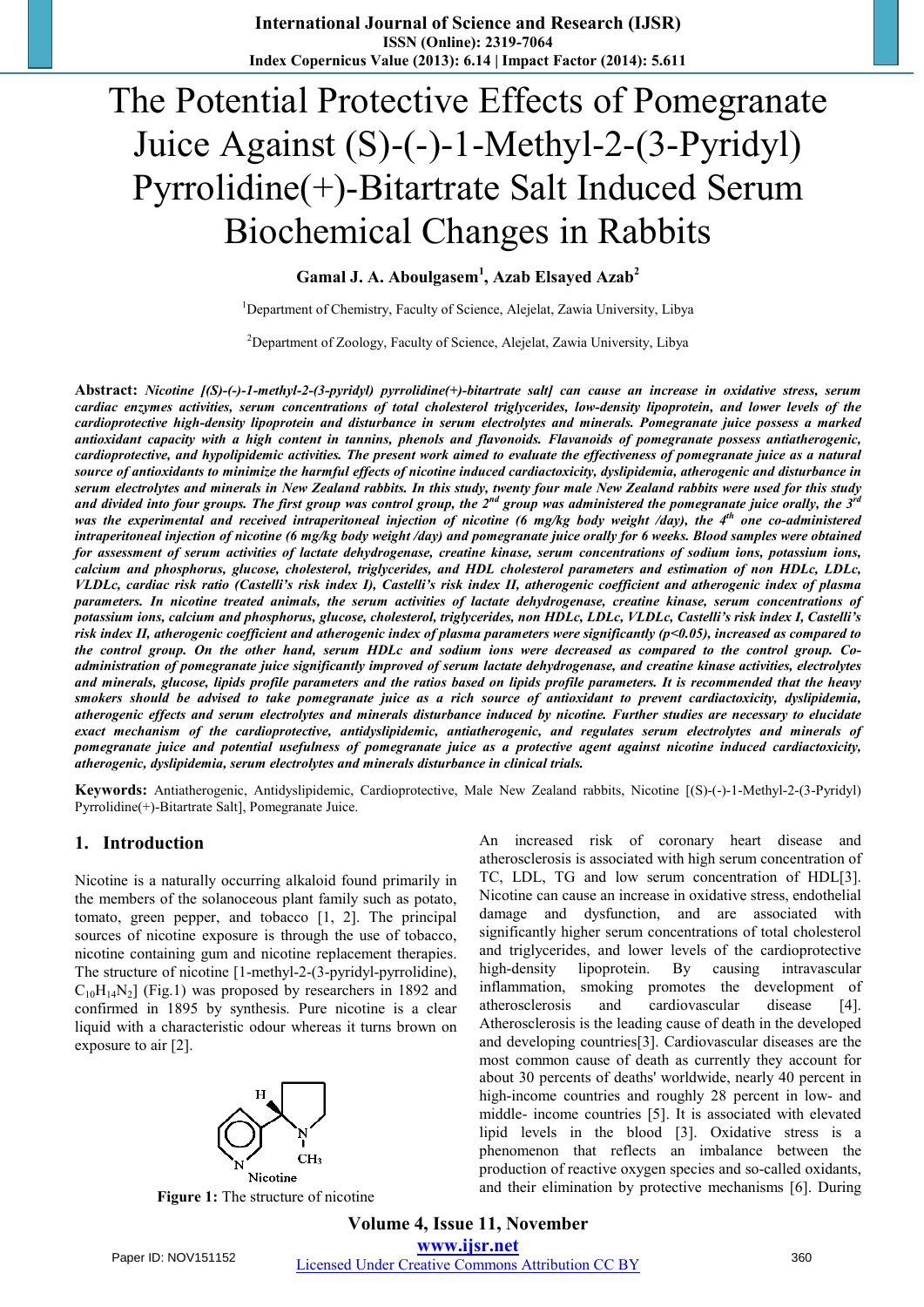## **International Journal of Science and Research (IJSR) ISSN (Online): 2319-7064 Index Copernicus Value (2013): 6.14 | Impact Factor (2014): 5.611**

the physiological process the electrons continuously escape from respiratory chain partially reduces the molecular oxygen generating the superoxide anions, precursors of reactive oxygen species which are continuously produced in mitochondria. The efficient mitochondrial antioxidant defense system maintains the balance between the generation of reactive oxygen species and detoxification [7]. The human body deals with the pathological effects of reactive oxygen species by utilizing the endogenous antioxidant enzymatic system and by the ingestion of exogenous antioxidants in the diet. If the oxidative stress exceeds the protection afforded by antioxidants, the aging process and some of the diseases associated with it such as cardiovascular diseases, neurodegenerative diseases, diabetes and cancer can accelerate [6]. Nawadays, considerable attention has been devoted to medicinal plants particularly rich in polyphenols, mainly flavonoids and phenolic acids, which exhibit antioxidant properties due to their hydrogen-donating and metal-chelating capacities as potential chemopreventive agents [8, 9].

Pomegranate (*Punica granatum* L.) is considered one of the oldest known edible fruit that is mentioned in the Koran, the Bible, the Jewish Torah, and the Babylonian Talmud as "Food of Gods" that is symbolic of plentyness, fertility and prosperity [10,11]. They are widely cultivated in Iran, India, and the Mediterranean countries such as Turkey, Egypt, Tunisia, Spain, and Morocco [12,13]. It is important for its nutritional, medicinal and ornamental properties and its high consumption and industrial value [14]. The pomegranate fruit is berry-like with a leathery rind enclosing many seeds surrounded by juicy arils [15]. The phytochemical fingerprint of pomegranate juice was determined using a electrospray ionization mass spectrometry (ESI-MS). HPLC-ESI-MS experiment allowed the identification of a total of 41 compounds. Hydrolyzable tannins were the main class of polyphenolics identified in pomegranate juice. A broad number of anthocyanins, non-coloured flavonoids and phenolic acids were also found. Other phytochemicals, such as lignans, were also observed. Likewise, several organic acids were detected (Figure. 2) [16]. Pomegranate juice is a good source of fructose, sucrose, and glucose. It also has some of the simple organic acids such as ascorbic acid, citric acid, fumaric acid, and malic acid. In addition, it contains small amounts of all amino acids, specifically proline, methionine, and valine. The largest classes include tannins and flavonoids that indicate pharmacological potential of pomegranate due to their strong antioxidative and preservative activities [12, 17].



**Figure 2:** HPLC-ESI-MS chromatogram of pomegranate juice [16].

A number of compounds have been identified in the peel, mesocarp and arils which include anthocyanins, gallotannins, ellagitannins, gallagyl esters, hydroxybenzoic acids, hydroxycinnamic acids and dihydroflavonol (Fig. 3) [18]. Of these, cyanidin–pentoside– hexoside, valoneic acid bilactone, brevifolin carboxylic acid, vanillic acid 4-glucoside and dihydrokaempferol-hexoside have only been reported recently. The ellagitannins are the predominant phenols and the concentration of punicalagin, the typical ellagitannin of pomegranate, ranges from 11 to 20 g/kg in the mesocarp and the peel while the juice contained 4–565 mg/L of the compound[18,19].



**Figure 3:** Chemical constituents of pomegranate [18]

The combination of various types of polyphenols makes the pomegranate antioxidants unique and different from other antioxidants, such as Vitamin A or C, by having a much wider spectrum of action against several and not just one type of free radicals [20]. Indeed, pomegranate is superior in comparison to other antioxidants in protecting low-density lipoprotein (LDL, "the bad cholesterol") and high-density lipoprotein (HDL, "the good cholesterol") from oxidation, and as a result it attenuates atherosclerosis development and its consequent cardiovascular events. Pomegranate antioxidants are not free, but are attached to the pomegranate sugars, and hence were shown to be beneficial even in diabetic patients. Furthermore, pomegranate antioxidants are unique in their ability to increase the activity of the HDLassociated paraoxonase 1 (PON1), which breaks down harmful oxidized lipids in lipoproteins, in macrophages, and in atherosclerotic plaques [21]**.** Flavanoids of pomegranate possess antiatherogenic, cardioprotective, and hypolipidemic activities. The mechanism of antiatherogenic and cardioprotective activities may attributed to its antioxidant properties [3, 22]. The observations highlight that pomegranate may be one of the promising drug for improving defence mechanisms in the physiological systems against oxidative stress caused during myocardial infarction [3]. The evidence reporting the effectiveness of pomegranate juice as a natural source of antioxidants to minimize the

**Volume 4, Issue 11, November www.ijsr.net** Paper ID: NOV151152 Licensed Under Creative Commons Attribution CC BY 361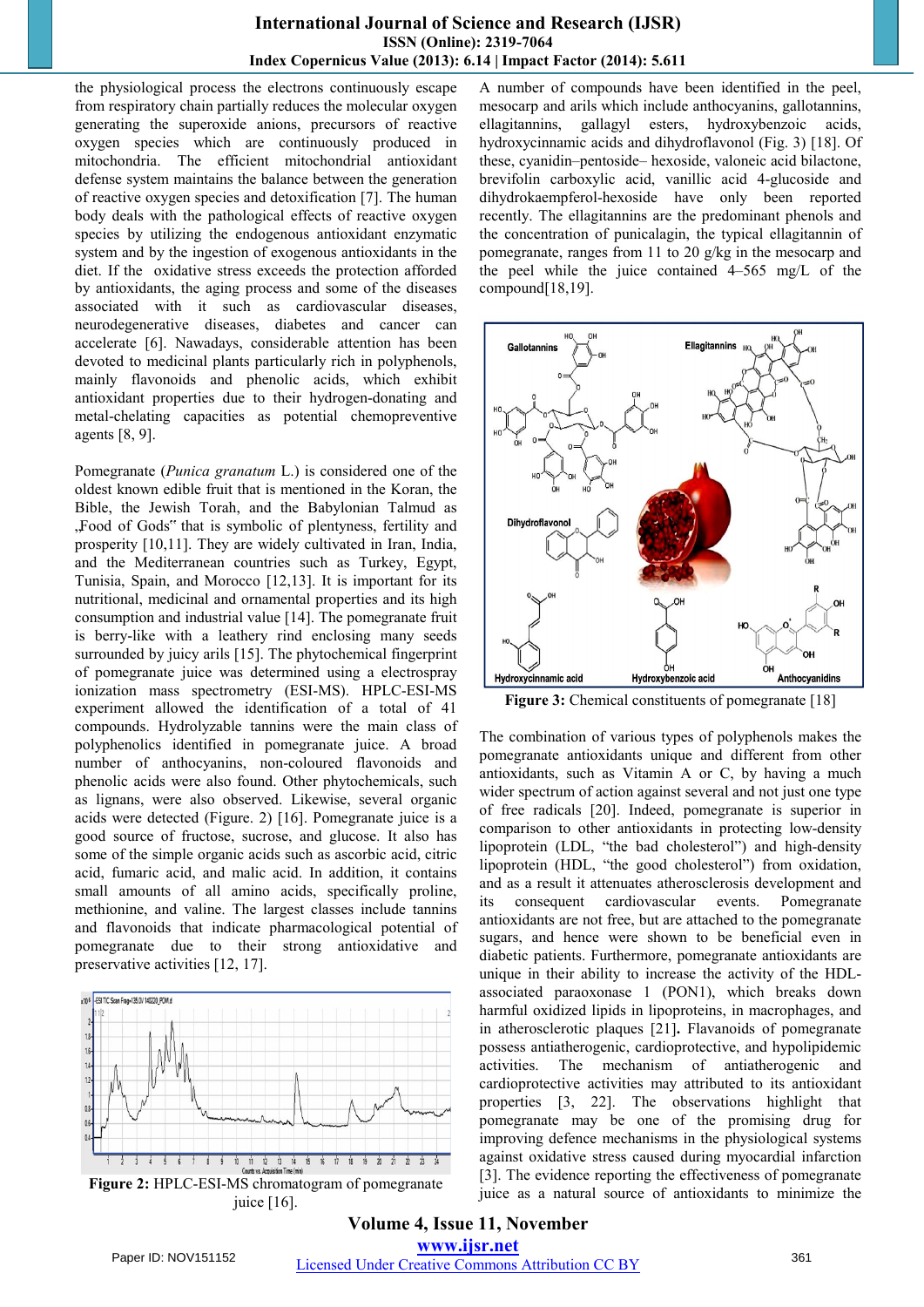harmful effects of nicotine induced cardiactoxicity, dyslipidemia, atherogenic, disturbance in serum electrolytes and minerals in New Zealand rabbits are hardly found. So, the present work aimed to evaluate ameliorating effect by pomegranate juice in nicotine induced cardiactoxicity, dyslipidemia, atherogenic and disturbance in serum electrolytes and minerals in New Zealand rabbits.

# **2. Materials and Methods**

## **2.1 Chemicals**

Nicotine hydrogen tartrate salt [(S)-(-)-1-methyl-2-(3 pyridyl) pyrrolidine(+)-bitartrate salt] (Fig.4) was purchased from Sigma-Aldrich (St. Louis, MO, USA). The drug was dissolved in physiological saline (0.9% sodium chloride) and injected subcutaneously daily with 6 mg, nicotine / kg body weigh for 6 weeks. Nicotine 6 mg/kg body weight was prepared by mixing 60 mg of nicotine in 10 ml normal saline. A total of 1 ml /Kg body weight of the nicotine. The selection of the nicotine dose (6 mg/kg body weight) in the present study was based on approximate the plasma levels reported in heavy smokers [23] and previous published studies [24, 25], where the toxic effects of nicotine was confirmed.



**Figure 4:** Nicotine hydrogen tartrate

#### **2.2 Plant Material and Pomegranate Juice Preparation**

Pomegranates *(Punica granatum)* fruits were collected from market of Surman city, West Libya. The plant material was authenticated in botany department, faculty of science, Alejelat, Zawia University, on the basis of taxonomic characters and by direct comparison with the herbarium specimens available at the herbarium of the botany department.

Ten kg of pomegranates were washed and manually peeled, without separating the seeds. Juice was obtained using a commercial blender, filtrated with a Buchner funnel and immediately diluted with distilled water to volume of 1:3 and stored at −20°C for no longer than 2 months [16, 26].

## **2.3. Animals**

Twenty four male New Zealand White rabbits weighting between 1.5 and 2.0 kg were used for this study. The animals were obtained from Animal House Colony of Faculty Veterinary Medicine, Tripoli University, Libya. The animals were housed in a room under standard conditions of ventilation, temperature (25  $\pm$  2°C), humidity (60-70%) and

light/dark condition (12/12). The animals were provided with tape water *ad libitum* and fed with the standard commercial chow. All animal procedures were performed in accordance with the Ethics Committee of Zawia University and in accordance with the recommendations for the proper care and use of laboratory animals (NIH publication No. 85–23, revised 2007).

## **2.4 Experimental Design**

After one week of acclimation, the animals were randomized and divided into four groups (6 rabbits for each) as follow:

Group I (Control group): The animals received intraperitoneal injection of saline (0.5 ml/day) for 6 weeks.

Group II (Pomegranate juice group): The animals received pomegranate juice supplied on dark water bottles and renewed every 2–3 days [16, 26] for 6 weeks.

Group III (Nicotine treated group): The animals received intraperitoneal injection of nicotine only (6 mg/kg body weight /day) for 6 weeks.

Group IV (Nicotine/pomegranate juice co-administered): The animals received intraperitoneal injection of nicotine (6 mg/kg body weight/day) and received pomegranate juice as group II for 6 weeks.

At the end of the experimentation and 24 hours after the last dose, blood samples were collected by cardiac puncture using 5 mL disposable syringes and 25x7 needles. For blood collection, the animals were anesthetized with ketamine (0.08 mL/kg) and xylazine (0.05 mL/kg), as recommended by the ethics committee. The samples were collected in clean dry tubes and centrifuged at 3000 rpm for 15 minutes then serum was separated and kept in a deep freezer at -20◦C until biochemical measurements were carried out.

## **2.5 Biochemical Analysis**

Lactate dehydrogenase (LDH) was determined using pyruvate to lactate method, creatine kinase (CK) was determined using Rosalki method, [27]. Serum glucose was determined using Trinder method [28]. Sodium and potassium levels were estimated spectrophotometrically using commercial kits by the modified method described by Maruna and Trinder [29]. The levels of serum calcium was estimated spectrophoto-metrically using commercial kits following Arsenazo III method [30]. The levels of serum phosphorus was estimated according to Fiske and Subbarow, [31]. Total cholesterol concentration was estimated according to Allain *et al.* [32], triglycerides concentration also by the method of Fossati and Prencipe [33] and HDL cholesterol by Burstein *et al*. [34]. VLDL-cholesterol and LDL-cholesterol concentrations were estimated by using the Friedewald equation [35]. The atherogenic ratios were calculated as follows: Castelli"s risk index (CRI-I) = TC/HDLc, Castelli"s risk index (CRI-II) = LDLc/HDLc, atherogenic coefficient  $(AC) = (TC - HDLc) / HDLc$  and atherogenic index of plasma (AIP) = log TG/HDLc.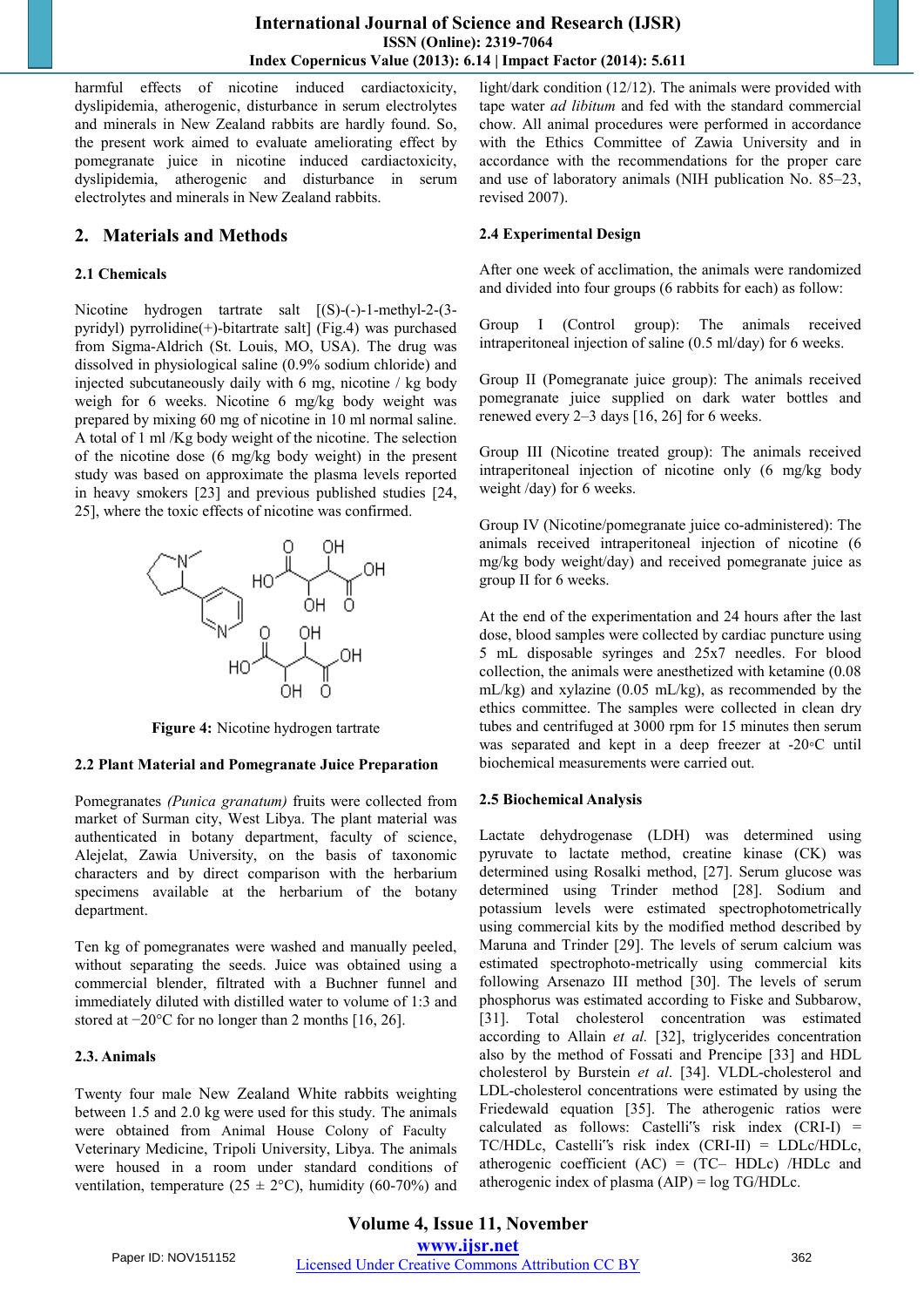#### **2.6 Statistical Analysis**

The values were presented as means  $\pm$  SD of different groups. One-way analysis of variance (ANOVA) was carried out. For the comparison of significance between groups, Duncan"s test was used as a post hoc test according to the statistical package program (SPSS version 19.0).The results were considered statistically significant when  $p \le 0.05$ .

# **3. Results**

In nicotine treated animals, the serum lactate dehydrogenase, and creatine kinase activities, were significantly  $(p<0.05)$ increased compared with control animals (Table. 1 & Fig.5).

Rabbits that received intraperitoneal injection of nicotine only (6 mg/kg body weight/day) for 6 weeks had significantly  $(p<0.05)$ , increased the serum concentrations of glucose, cholesterol, triglycerides, non HDLc, LDLc, VLDLc(Table. 2 & Fig.6), Castelli"s risk index I, Castelli"s risk index II, atherogenic coefficient, atherogenic index of plasma parameters (Table. 3 & Fig.7), and concentrations of potassium ions, calcium and phosphorus (Table. 4 & Fig.8) , as compared to the control group.

On the other hand, serum HDLc and sodium ions were decreased as compared to the control group (Table.2, 8 &Fig.6, 8).

In rabbits received pomegranate juice, the serum concentrations of glucose, cholesterol, triglycerides, non HDLc, LDLc, VLDLc (Table. 2 & Fig.6), Castelli"s risk index I, Castelli"s risk index II, atherogenic coefficient, and atherogenic index of plasma parameters (Table. 3 & Fig.7), were significantly  $(p<0.05)$  decreased as compared to the control group. On the other hand, serum HDLc was increased as compared to the control group (Table.2 &Fig.6).

Co-administration of pomegranate juice significantly (p<0.05) improved of serum lactate dehydrogenase, and creatine kinase activities, electrolytes and minerals, serum glucose, lipids profile parameters and the ratios based on lipids profile parameters as compared with nicotine treated group (Table.1-4 & Fig.5-8).

# **4. Discussion**

Nicotine which is a major toxic component of cigarette smoke has been shown to produce diffuse damage to endothelium and plays a major role in the development of numerous human disease or disorders [36]. It induces oxidative stress both in vivo and in vitro that causes a peroxidant/antioxidant imbalance in blood cells, blood plasma and tissues [37]. Reactive oxygen species ROS in

**Table 1:** Effect of administration of rabbits to pomegranate juice and/or nicotine on of serum activities of lactate dehydrogenase and creatine kinase.

| achydrogenase and creatine Kinase.      |                    |                       |                                |                                      |  |
|-----------------------------------------|--------------------|-----------------------|--------------------------------|--------------------------------------|--|
|                                         | Groups             |                       |                                |                                      |  |
| Parameters                              | Control            | Pomegranate           | <b>Nicotine</b>                | $Nicotine +$<br>Pomegranate          |  |
|                                         |                    | $Mean + SD$ Mean + SD | $Mean + SD$                    | $Mean + SD$                          |  |
| Lactate<br>dehydrogenase<br>(LDH, IU/l) | $141.00 +$<br>3.70 | $137.17 \pm 3.44$     | $234.33 \pm$<br>$7.59^{a}$     | $161.83 \pm$<br>$4.74$ <sup>ab</sup> |  |
| Creatine<br>Kinase<br>(CK, IU/l)        | $150.83 +$<br>5.15 | $146.83 \pm 2.41$     | $280.33 \pm$<br>$4.64^{\circ}$ | $183.83 \pm$<br>$3.89^{ab}$          |  |

*a: Significant differences as compared with control group (P < 0.05). b: Significant differences as compared with nicotine treated group (P < 0.05).* 

 *All data are mean of 6 individuals.* 

**Table 2:** Effect of administration of rabbits to pomegranate juice and/or nicotine on concentrations of serum glucose and lipid profile parameters

|                                               | Groups           |                             |                                |                        |
|-----------------------------------------------|------------------|-----------------------------|--------------------------------|------------------------|
| Parameters                                    | Control          | Pomegranate                 | Nicotine                       | Nicotine + Pomegranate |
|                                               | $Mean + SD$      | $Mean + SD$                 | $Mean + SD$                    | $Mean + SD$            |
| Glucose concentration (mg/dl)                 | $87.83 \pm 4.22$ | $73.00 \pm 1.29^{\circ}$    | $121.50 \pm 4.07^{\circ}$      | $95.90 \pm 2.22^{ab}$  |
| Triglycerides concentration (mg/dl)           | $82.67 \pm 3.20$ | $67.50 \pm 1.71^{\circ}$    | $115.83 \pm 4.22^{\mathrm{a}}$ | $80.50 \pm 1.61^b$     |
| Cholesterol concentration (mg/dl)             | $76.17 \pm 2.11$ | $63.50 \pm 1.71^{\circ}$    | $92.33 \pm 2.36^a$             | $71.33 \pm 1.49^{ab}$  |
| Non HDLc (TC-HDLc) concentration (mg/dl)      | $48.17 \pm 0.69$ | $29.00 \pm 1.83^{\text{a}}$ | $71.83 \pm 2.19^a$             | $39.83 \pm 2.54^{ab}$  |
| High density lipids concentration (mg/dl)     | $28.00 \pm 2.38$ | $34.50 \pm 1.26^{\circ}$    | $20.50 \pm 0.96^{\circ}$       | $31.50 \pm 1.50^b$     |
| Low density lipids concentration(mg/dl)       | $31.63 \pm 1.03$ | $15.50 \pm 1.98^{\text{a}}$ | $48.67 \pm 2.92^{\text{a}}$    | $23.73 \pm 2.66^{ab}$  |
| Very low density lipids concentration (mg/dl) | $16.53 \pm 1.03$ | $13.50 \pm 1.22^{\text{a}}$ | $23.17 \pm 1.06^a$             | $16.10 \pm 1.37^b$     |

*a: Significant differences as compared with control group (P < 0.05).* 

*b: Significant differences as compared with nicotine treated group (P < 0.05). All data are mean of 6 individuals.*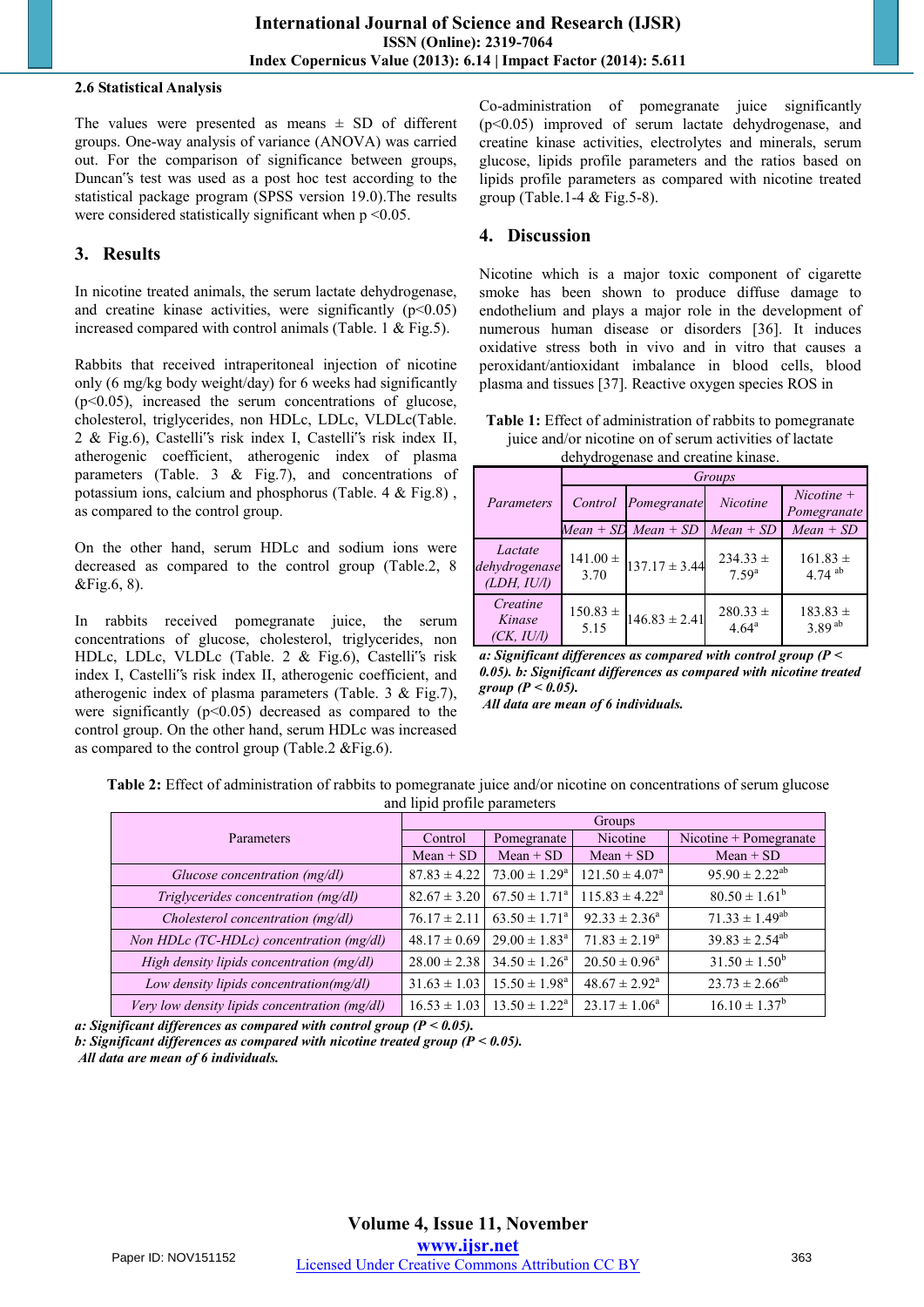**Table 3:** Effect of administration of rabbits to pomegranate juice and/or nicotine on the ratios based on lipid profile parameters

| ,,,,,,,,,,,,,    |             |                   |                   |                             |  |
|------------------|-------------|-------------------|-------------------|-----------------------------|--|
|                  | Groups      |                   |                   |                             |  |
| Parameters       | Control     | Pomegranate       | Nicotine          | Nicotine $+$<br>Pomegranate |  |
|                  | $Mean + SD$ | $Mean + SD$       | $Mean + SD$       | $Mean + SD$                 |  |
| Atherogenic      | $1.73 \pm$  | $0.84 \pm$        | $3.51 \pm$        | $1.27 \pm$                  |  |
| Coefficient      | 0.15        | 0.07 <sup>a</sup> | $0.20^a$          | $0.14^{ab}$                 |  |
| Cardiac Risk     |             |                   |                   |                             |  |
| Ratio            | $2.73 \pm$  | $1.84 \pm$        | $4.51 \pm$        | $2.27 \pm$                  |  |
| (Castelli's Risk | 0.15        | 0.07 <sup>a</sup> | $0.20^a$          | $0.14$ <sup>ab</sup>        |  |
| Index I          |             |                   |                   |                             |  |
| Castelli's Risk  | $1.14 \pm$  | $0.45 \pm$        | $2.38 \pm$        | $0.76 \pm$                  |  |
| Index II         | 0.13        | 0.06 <sup>a</sup> | 0.17 <sup>a</sup> | $0.12^{ab}$                 |  |
| Atherogenic      | $0.47 \pm$  | $0.29 \pm$        | $0.75 \pm$        | $0.41 \pm$                  |  |
| Index of         | 0.02        | 0.02 <sup>a</sup> | $0.03^a$          | $0.02\,^{\rm ab}$           |  |
| Plasma(AIP)      |             |                   |                   |                             |  |

*a: Significant differences as compared with control group (P < 0.05).* 

*b: Significant differences as compared with nicotine treated group (P < 0.05).* 

 *All data are mean of 6 individuals.* 

**Table 4:** Figure.4: Effect of administration of rabbits to pomegranate juice and/or nicotine on the serum concentrations of electrolytes and minerals.

|                                                              | <b>Groups</b>   |                                    |                                  |                             |  |
|--------------------------------------------------------------|-----------------|------------------------------------|----------------------------------|-----------------------------|--|
| <b>Parameters</b>                                            | Control         | Pomegranate                        | Nicotine                         | Nicotine $+$<br>Pomegranate |  |
|                                                              |                 | $Mean + SD$ Mean + SD Mean + SD    |                                  | $Mean + SD$                 |  |
| Sodium ions<br>concentration                                 | $140.67 \pm$    | $143.33 \pm$                       | $128.50\pm$                      | $141.00 \pm$                |  |
| $(Na +$                                                      | 1.49            | 1.97                               | 1.89 <sup>a</sup>                | $0.82^{b}$                  |  |
| mmol/L)                                                      |                 |                                    |                                  |                             |  |
| Potassium<br>ions<br>concentration<br>$(K^+, \text{mmol/L})$ | $4.70 \pm 0.21$ | $4.98 \pm 0.32$                    | $6.18 \pm$<br>0.11 <sup>a</sup>  | $4.85 \pm 0.05^b$           |  |
| Calcium<br>concentration<br>(mg/dl)                          |                 | $9.93 \pm 0.33 \pm 10.17 \pm 0.37$ | $12.35 \pm$<br>0.19 <sup>a</sup> | $10.18 \pm 0.11^b$          |  |
| Phosphorus<br>concentration<br>(mg/dl)                       |                 | $4.57 \pm 0.22$   4.70 $\pm$ 0.12  | $6.28 \pm 0.11$                  | $5.18 \pm 0.07^b$           |  |

*a: Significant differences as compared with control group (P < 0.05). b: Significant differences as compared with nicotine treated group (P < 0.05).* 

 *All data are mean of 6 individuals.* 



Figure 1: Effect of administration of rabbits to pomegranate juice and/or nicotine on of serum activities of lactate dehydrogenase and creatine kinase.



**Figure 2:** Effect of administration of rabbits to pomegranate juice and/or nicotine on concentrations of serum glucose and lipid profile parameters.







**Figure 4:** Effect of administration of rabbits to pomegranate juice and/or nicotine on the serum concentrations of electrolytes and minerals

turn can induce oxidative stress and activate the lipid peroxidation process [38], causing different arrangement in the membrane lipid bilayer. This results in inactivation of the

**Volume 4, Issue 11, November www.ijsr.net**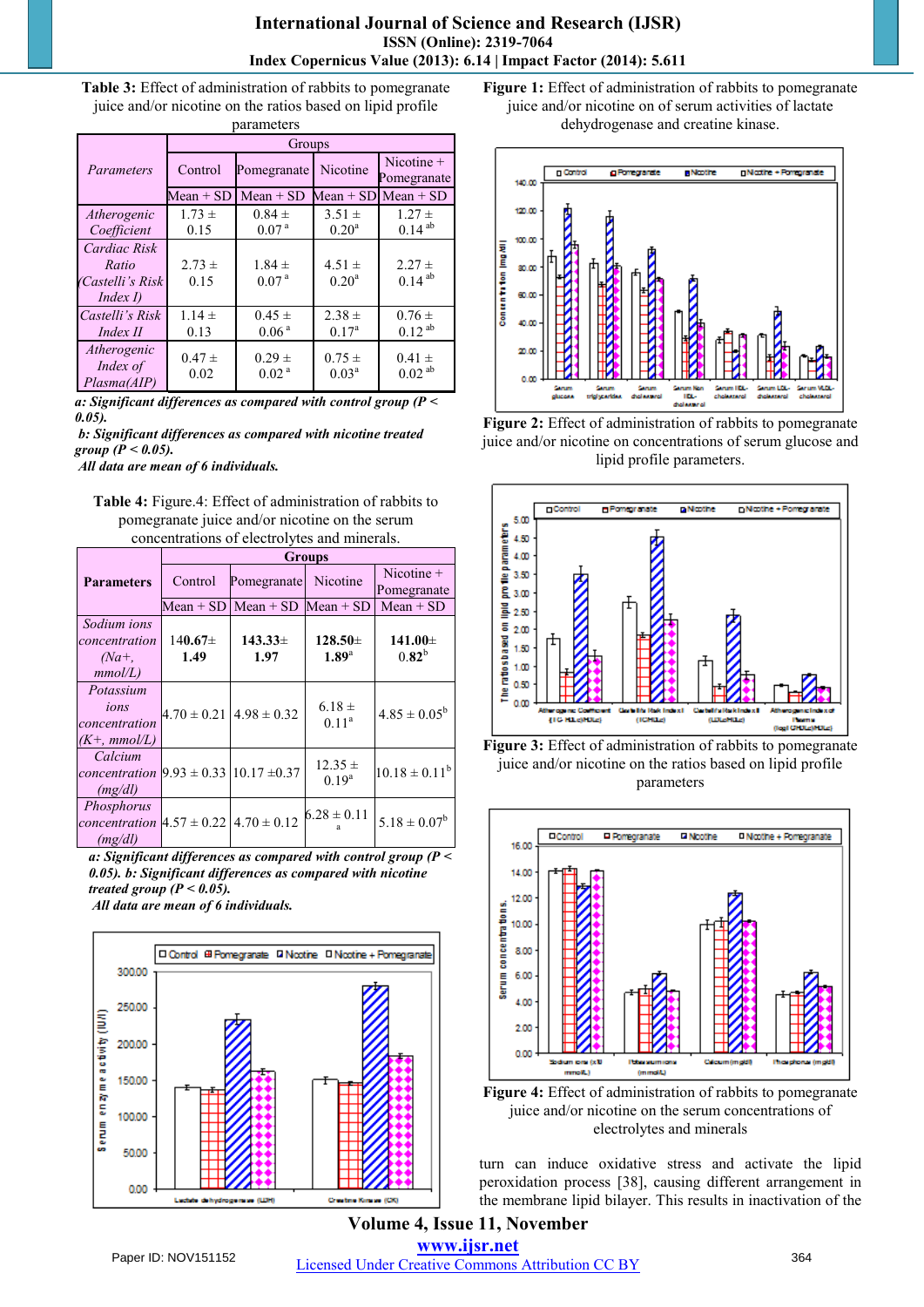membrane-bound receptors and enzymes and causes an increase in tissue permeability [39], that finally leads to cellular damage [40]. Oxidative stress can induce reactive oxygen species lead to the oxidation of low density lipoprotein, which accumulates within plaques. It thus contributes to the inflammatory state of atherosclerosis and plays a key role in its pathogenesis [41]. Oxidized-LDL leads to endothelial dysfunction, and can result in either cell growth or apoptotic cell death, causing vasoconstriction. Free radicals have also been implicated in congestive heart failure [42].

Smoking, either active or passive, can cause cardiovascular disease via a series of interdependent processes, such as enhanced oxidative stress, haemodynamic and autonomic alterations, endothelial dysfunction, thrombosis, inflammation, hyperlipidaemia, or other effects [43]. It has been noted that if a person has too much lipids in blood (hyperlipidemia), it leads to development of coronary heart disease [44]. In addition, nicotine is associated with insulin resistance, increased serum lipid levels, and intravascular inflammation that contributes to the development of atherosclerosis [45]. Atherosclerosis is the leading cause of death in the developed and developing countries. It is associated with elevated lipid levels in the blood [3].

Heart disease or cardiovascular disease is a global of chronic human disease and over the past centuries, cardiovascular disease has been remained as common public health problems throughout the world [46]. To date, cardiovascular disease is still remains a leading cause of death in both developed and developing countries [47] and by 2020, it is predicted to be main causes of morbidity and mortality in most developing countries [48]. Lipids play an important role in virtually all aspects of biological processes in the body. Disturbances of their level in tissues and serum are usually associated with many abnormalities, including atherosclerosis, and coronary artery disease [49]. As people grow older, fat, cholesterol, and calcium build up in the walls of arteries and form hard structures called plaques. The process of calcium accumulation in blood vessels resembles bone formation and involves maintaining a balance between bone-forming cells called osteoblasts and bone-destroying cells called osteoclasts. The resulting plaques cause arteries to become narrow and stiff and can obstruct blood flow. As a consequence, oxygen-starved tissue can become damaged or die, leading to heart attack and stroke [50]. Cardiovascular disease is associated with some biochemical parameters that are indices of cardiovascular risks. Among the parameters are serum lipid profile, the ratios based on lipid profile parameters, and calcium that occur earlier than other parameters. Thus, they may be good tools of assessing cardiovascular disease.

In the present study, nicotine treatment caused significantly (p<0.05) increased in the serum lactate dehydrogenase, and creatine kinase activities compared with control animals. These results run parallel to those reported by Ali *et al*., [51] who found that oral administration of nicotine (2.5mg/kg.b.w.) led to significant increase in plasma lactate dehydrogenase, and creatine kinase in rats. Injury or stress to muscle tissue, the heart can be associated with increased total CK levels [52] due to CK leakage into the circulation [53].

In the present study, rabbits that received intraperitoneal injection of nicotine only (6 mg/kg body weight/day) for 6 weeks had significantly  $(p<0.05)$ , increased the serum concentrations of cholesterol, triglycerides, non HDLc, LDLc, VLDLc and decreased in serum HDLc compared with controls. These results are in concordant with those of Chattopadhyay and Chattopadhyay, [54] who reported that subcutaneous injections of rats with nicotine (3.5 mg/kg body weights per day) for 15 days showed significant  $(P<0.01)$ increase of total cholesterol and more significant  $(P<0.001)$ increase of triglyceride and low-density lipoprotein cholesterol of plasma and the high-density lipoprotein cholesterol decreased significantly. Valenca *et al*., [55] reported that, the lipidogram in male Wistar rats treated with oral nicotine diluted in drinking water for 32 days showed an increase in triglycerides and total cholesterol when compared to control group. Moreover, a reduction of HDL- cholesterol was observed in oral nicotine group when compared to control group. Also, Ashakumary and Vijayammal, [56] were recorded a significant increase in serum total cholesterol, triglycerides LDL and VLDL concentrations of nicotinetreated rats. Short-term experiments with humans have shown that oral administration of nicotine raises plasma total cholesterol and low-density lipoprotein cholesterol, and lowers high-density lipoprotein cholesterol in normal dietary condition [57]. In addition, *Venkatesan et al.,* [58] and Johnkennedy, [59] have shown that the levels of plasma TC, LDLC, and non- HDL-C significantly elevated in smokers in comparison with non-smokers. Such similar observation in lipid profile, such as rise in TC, TGL and LDL and fall in HDL were noted among passive smokers [60] Cholesterol is an essential part of every cell in the body. It is necessary for formation of new cells and for older cells to repair themselves after injury. It is also used by the adrenal glands in the synthesis of some hormone, such as cortisol, by the testicles to form testosterone, and by the ovaries to form estrogen and progesterone [61]. The high cholesterol level in plasma may be due to increased uptake of exogenous cholesterol and subsequent deposition and decreased cholesterol catabolism as evidenced by a reduction in bile acid production and turnover of bile acids. The metabolism of free and ester cholesterol are impaired in liver, spleen and thymus tissue and the rate of turnover was specifically decreased in all tissues of hyperlipidemic rats [62]. Increase in LDL, VLDL levels are increase the risk of cardiovascular diseases [63].

For the occurrence of cardiovascular disease among smokers alteration in plasma lipid profile was implicated. In this context, the mechanisms for the altered lipid profile among smokers were recalled [64]. Nicotine stimulates the release of adrenaline from the adrenal cortex leading to increased serum concentration of free fatty acids which further stimulates hepatic synthesis and secretion of cholesterol [65] as well as hepatic secretion of very low density lipoprotein (VLDL) and hence increased TGL [66]. Smoking decreases estrogen levels and further leads to decreased HDL cholesterol concentration [67]. Also, HDL concentration was inversely related to VLDL concentration in serum. Smoking increases

**Volume 4, Issue 11, November www.ijsr.net** Paper ID: NOV151152 Licensed Under Creative Commons Attribution CC BY 365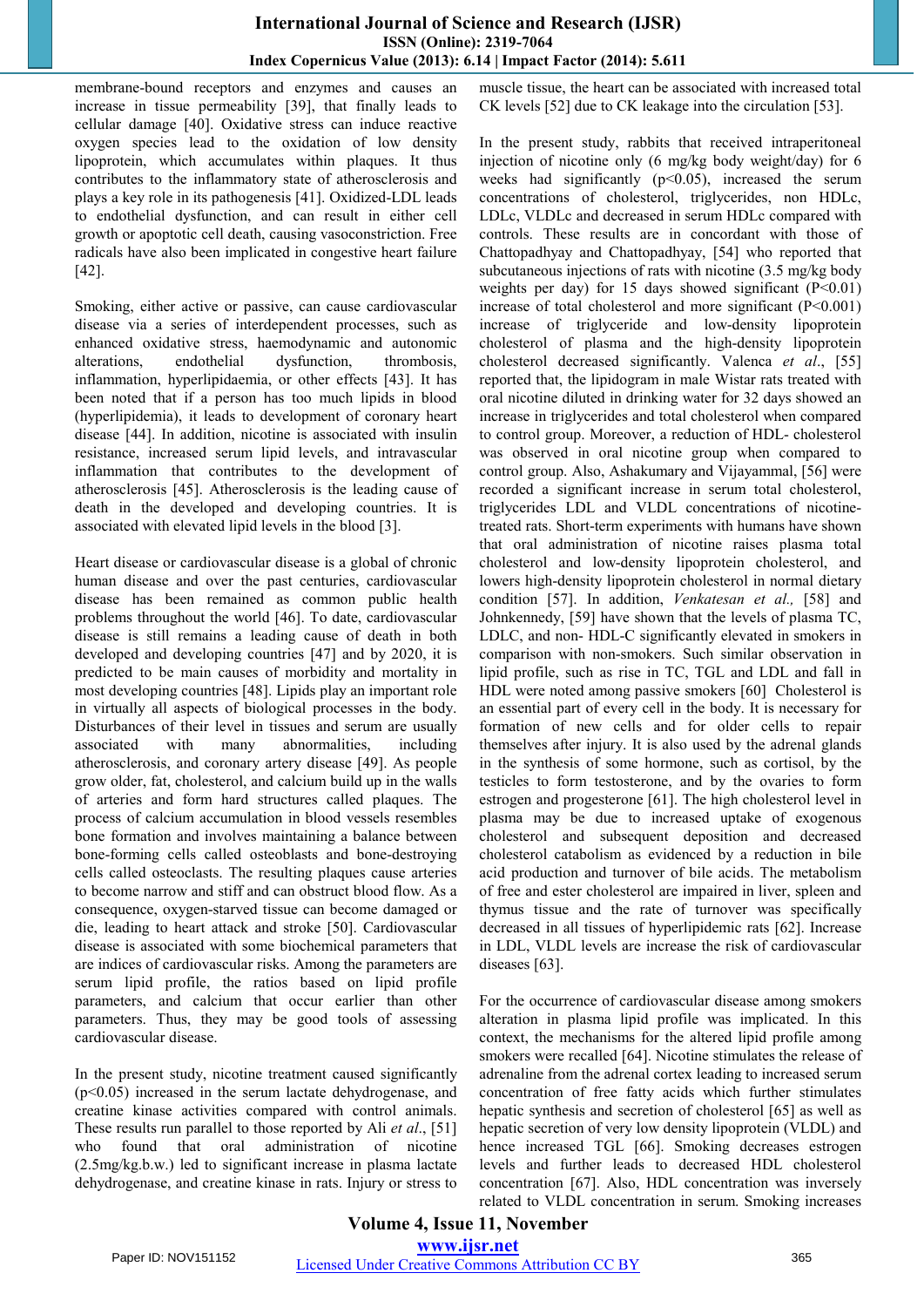## **International Journal of Science and Research (IJSR) ISSN (Online): 2319-7064 Index Copernicus Value (2013): 6.14 | Impact Factor (2014): 5.611**

insulin resistance and thus, causes hyperinsulinemia. LDL, VLDL and TGL are elevated in hyperinsulinemic conditions due to decreased activity of lipoprotein lipase [57]. Plasma lipase is an important regulator of plasma lipoprotein concentration. TGL rich lipoprotein is hydrolyzed by the catalyst lipoprotein lipase and thus, enables clearance of TGL from blood. Among smokers, hepatic lipase has been activated [68], which converts VLDL to LDL [69]. In an experimental study, it has been shown that smoking leads to inhibition of lecithin-cholesterol acyl transferase [70]. Nicotine also exerts hyperlipidemic effects by increasing the synthesis of TGL rich lipoprotein [56]. Previously published reports suggest their oxidatively modified low density lipoprotein is taken up by macrophages to form foam cells in culture and aggravate the process of atherosclerosis [71].

The potential role of nicotine in atherogenesis and in triggering acute coronary events has been discussed extensively in the medical literature [72]. Chronic oral administration of nicotine was shown to abolish the augmenting effect of nicotine on angiogenic responses to limb ischemia [73].

In the present study, Castelli"s risk index I, Castelli"s risk index II, atherogenic coefficient, atherogenic index of plasma were significantly increased in rabbits treated with nicotine as compared to the control group. These findings are similar to Azab *et al*., [74, 75] who recorded that elevations in Castelli"s risk index I, Castelli"s risk index II, atherogenic coefficient and atherogenic index of plasma in mice treated with lead acetate and in guinea pigs treated with sodium nitrite compared with control animals. Bhardwaj *et al*. [47] reported that lipid ratios like atherogenic Index of plasma, Castelli risk index and atherogenic coefficient could be used for identifying individuals at higher risk of cardiovascular disease in Indian population in the clinical setting especially when the absolute values of individual lipoproteins seem normal and in individuals with elevated triglycerides concentrations. Thus, the use of these indexes should be encouraged to complement the existing profile of tests for identifying high risk individuals for coronary artery disease and effective drug management. Simillar results were recorded by Joukar *et al.,* [40] who found that nicotine administration to rats caused a significant increase in total atherogenic index of plasma. Atherogenic index has been reported to be associated with atherosclerosis and to be a discriminator for presence and severity of coronary artery disease [76]. Atherogenic index indicates the deposition of foam cells or plaque or fatty infiltration or lipids in heart, coronaries, aorta, liver and kidneys. The higher the atherogenic index, the higher is the risk of the above organs for oxidative damage [77].

The present study shows that, treatment of rabbits with nicotine were caused a significant increase in serum potassium ions, calcium and phosphorus concentrations and decrease in serum sodium ions compared with control group. This is in agreement with Hozayen *et al.,* [78] who found that, the administration of aspartame showed a highly significant decrease in serum sodium concentration and increasing in potassium concentration when compared to normal rats, this action may be due to inhibition of Na+, K+-

ATPase activity. The Na+, K+- AT Pase is a complex membrane protein that utilizes ATP to transport three Na+ ions out of cells and two K+ ions in against their concentration gradients [79]. Also, Abd Elmonem, [80] reported that significant increases in the values of serum calcium was observed in DZN administrated rats compared to control group. This may be due to release of calcium ions into the blood from vital organs due to toxic effect of the insecticides and renal damage and dysfunction occurred by insecticides which in turn impaired the ability of rats to actively excrete excess of these ions through kidney as reported by Logaswamy *et al.* [81]. Calcium is of a great importance in blood coagulation and as regulator of permeability of cell membrane to water and inorganic ions. It also contributes to the maintenance of the membrane potential as well as the development of action potential in muscles and nerves [80].

In the present study, rabbits received pomegranate juice were showed significant  $(p<0.05)$  decreased in the serum concentrations of glucose, cholesterol, triglycerides, non HDLc, LDLc, VLDLc, Castelli"s risk index I, Castelli"s risk index II, atherogenic coefficient, and atherogenic index of plasma as compared to the control group. On the other hand, serum HDLc was increased as compared to the control group. These results are also in accordance with the work of AL-Hadidy *et al.,* [82] who found that, rabbits received 6 ml/kg b.w./ day pomegranate juice for 15 days showed significant decreased in the serum concentrations of glucose, cholesterol, triglycerides, LDLc, VLDLc, and atherogenic index of plasma parameters,and significant increased in serum HDLc as compared to the control group. The protective effect of pomegranate extracts may be related to the antioxidant property of pomegranate through scavenger of free radicals released as a consequence of oxidative damage as reported in numerous studies [83]. Antioxidant properties in pomegranate are due to polyphenols, including ellagic acid in the free form linked to glycosides, galutanins, anthocyanins (cyanidin, delphinidin , pelargonidin glycosides) and other flavonoids (quercetin, kaempferol and luteolin glycosides) [84].

In our study, co-administration of pomegranate juice with nicotine to rabbits were significantly( $p$ <0.05) decreased serum lactate dehydrogenase, and creatine kinase activities, compared with control animals compared with nicotine treated animals. These results are run parallel with Suneesh and Augusti, [3] who found that the serum activity of LDH was elevated in rats treated with isoprenaline as compared with control rats. However, pre-treatment with pomegranate significantly decreases the elevated serum levels of LDH and prevented depletion of LDH enzyme from heart as compared to isoprenaline group, therefore reduced the release of LDH from myocardium into the systemic circulation, a suggestive of cytoprotective action of pomegranate [3].

In the present study, co-administration of pomegranate juice with nicotine to rabbits were significantly decreased serum glucose compared with nicotine treated animals. The present results were agreed with Prasetyastuti *et al*., [85] who reported that pomegranate juice reduced blood glucose level in streptozotocin -induced diabetes rats. Also, Khalil [86]

# **Volume 4, Issue 11, November www.ijsr.net**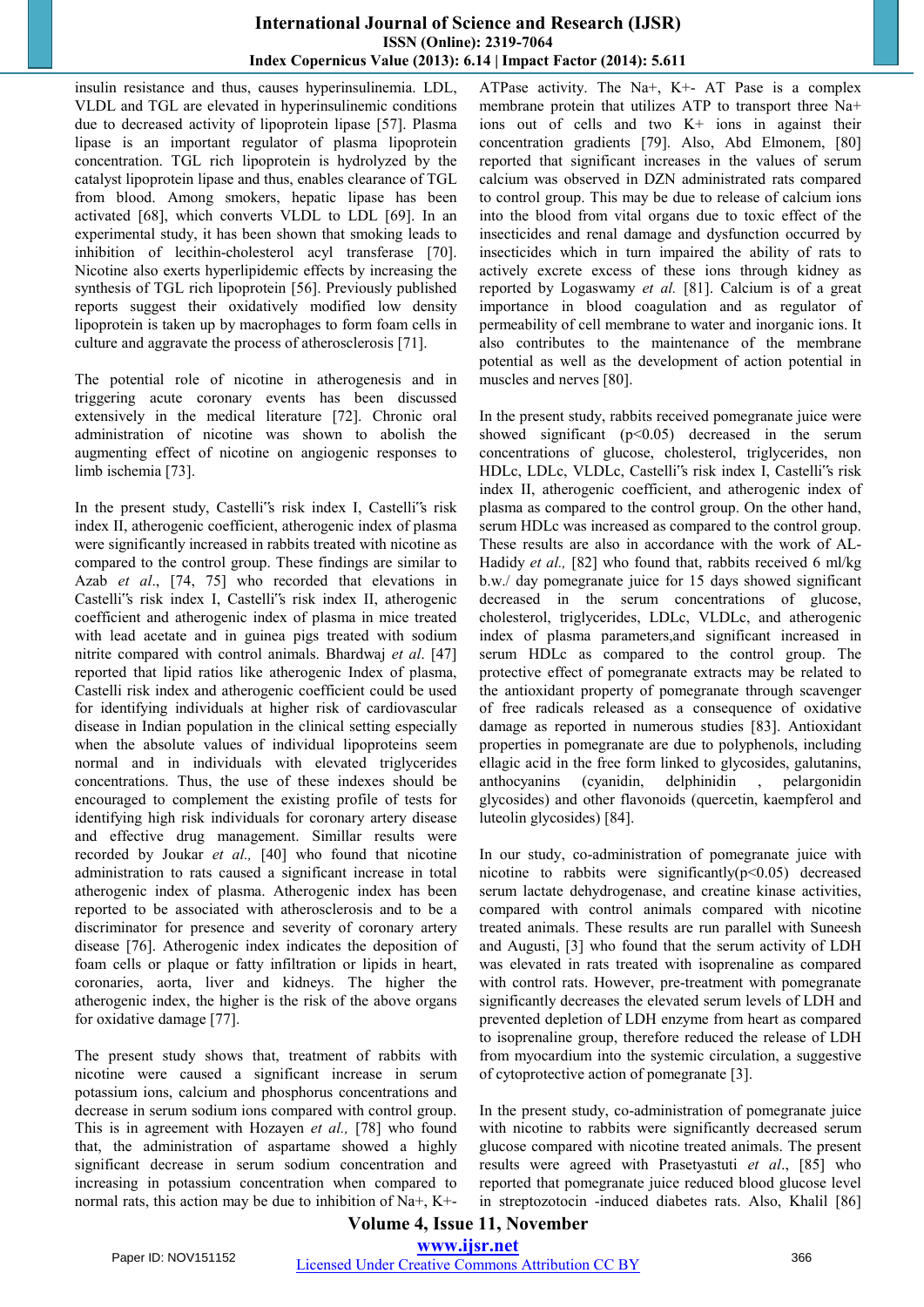found that administration of pomegranate seed extract 0.43 g/kgBW associated with reduction of serum glucose level in alloxan-induced diabetic rats.

In the present study, co-administration of pomegranate juice with nicotine to rabbits were significantly decreased serum concentrations of cholesterol, triglycerides, non HDLc, LDLc, VLDLc compared with nicotine treated animals. These results are in concordant with those of Abd Elmonem, [80] who reported that significant increases in the values of serum total cholesterol, and triglyceride were observed in diazinon administrated rats compared to control group. However, pomegranate molasses supplementation together with diazinon improved all these alterations except triglyceride significant increased than control group. Das and Barman [87] reported that significant decrease was observed in serum cholesterol after 7 days administration of 500 mg/kg BB/day ethanolic extract of leaves of *Punica granatum* in alloxan- induced diabetic rat.

The antiatherogenic activity of flavanoids from pomegranate extract was studied in isoprenaline induced atherosclerosis model in rats. An increased risk of coronary heart disease and atherosclerosis is associated with high serum concentration of TC, LDL, TG and low serum concentration of HDL [3]. However, pre-treatment with pomegranate significantly reduced the hyperlipidemia as compared to isoprenaline group [3].

The synthesis and release of HDL into the peripheral vasculature is the first step in reverse cholesterol transport that is proposed to be a major mechanism by which HDL mediates its atheroprotective effects [88]. HDL has also been demonstrated to improve endothelial function, maintain the integrity of vascular endothelium and may induce the production of vasodilators, such as prostacyclin, by the endothelium. HDL has also been demonstrated to exhibit anti-thrombotic and anti-inflammatory activities [89]. HDL acts as a transporter of a variety of fat soluble vitamins, including vitamin E, and also as a natural anti-oxidant protecting for LDL in a multifactorial manner. Moreover, HDL are associated with enzymes with anti-oxidant capacity, like paraoxonase that is a major contributor to the antioxidant activity of HDL [88].

Suneesh and Augusti, [3] found that flavanoids of pomegranate possess antiatherogenic, cardioprotective, and hypolipidemic activities. The mechanism of antiatherogenic and cardioprotective activities may attributed to its antioxidant properties [3, 22]. The observations highlight that pomegranate may be one of the promising drug for improving defence mechanisms in the physiological systems against oxidative stress caused during myocardial infarction [3].

The pomegranate and its extracts have powerful antioxidant effects, which have also been revealed for other fruit juices, including grape, black berry and bran berry juice and in green tea [90]. The higher antioxidant activity is facilitated by high anthocyanin, flavonoid and total flavonoid content in pomegranate juice compare to other juices [91], and may have antiatherosclerotic properties [21]. It is rich in polyphenols and demonstrates high capability in scavenging free radicals and inhibiting low-density lipoprotein oxidation in vitro and in vivo [79, 90]. Flavonoids, many of which are polyphenolic compounds, are believed to be beneficial for the prevention and treatment of atherosclerosis and cardiovascular diseases mainly by decreasing oxidative stress and increasing vasorelaxation [92].

One pomegranate fruit contains about 40% of an adult"s recommended daily requirement of vitamin C and is high in polyphenol compounds [89]. The principal mechanisms of action of pomegranate juice may include: they decreased ox-LDL uptake by macrophages, decreased intima-media thickness, decreased plasma lipids and lipid peroxidation, decreased atherosclerotic lesion areas, decreased inflammation and decreased systolic blood pressure, thereby reducing/ inhibiting the progression of atherosclerosis and the subsequent potential development of cardiovascular diseases [93, 94]. The antioxidant and antiatherosclerotic potentials of pomegranate are mainly relevant to the high polyphenol concentrations in pomegranate fruit such as ellagitannins and hydrolysable tannins [90]. COX-1 and COX-2 enzymes and IL-1 β activity can be inhibited by pomegranate fruit extract [95].

It is well known that the ratio between TC to HDL-C, greater than 4.5 is considered a powerful predictor of coronary artery disease. Thus, the obtained results clearly indicates the atherogenic effect of isoprenaline with a A.I value of 8.44, which is greater than to normal value [96]. The decrease in the A.I values of pomegrnate pretreated rats suggesting antiatherogenic potential of pomegranate which is in agreement with the earlier report [3].

In the present study, co-administration of nicotine with pomegranate juice were reduced Castelli"s risk index I, Castelli"s risk index II, atherogenic coefficient and atherogenic index of plasma with statistically significant differences ( $p<0.05$ ), when compared with nicotine treated group. This is in agreement with Azab *et al*., [74, 75] who recorded that a decreases in Castelli"s risk index I, Castelli"s risk index II, atherogenic coefficient and atherogenic index of plasma with statistically significant differences ( $p$ <0.05) in mice co-administrated of lead acetate with propolis compared with lead acetate treated mice and in guinea pigs coadministrated of sodium nitrite with propolis compared with sodium nitrite treated animals. In our study hypolipidemic and antiatherogenic effects of pomegranate juice may be due to the antioxidant actions of the extract.

In the present study, co-administration of pomegranate juice to animals treated with nicotine were significantly decreased the serum potassium ions, calcium, phosphorous and increased sodium ions concentration compared with nicotine treated group. This is in agreement with Hozayen *et al.*, [78] who reported that, the treatment of aspartame administered rats with rosemary extract induced a significant increase in serum sodium and decrease in potassium levels in comparison with corresponding groups. This may be due to the antioxidant properties of extracts of rosemary leaves. Abd Elmonem, [80] reported that significant increases in the values of serum calcium were observed in diazinon

**Volume 4, Issue 11, November www.ijsr.net**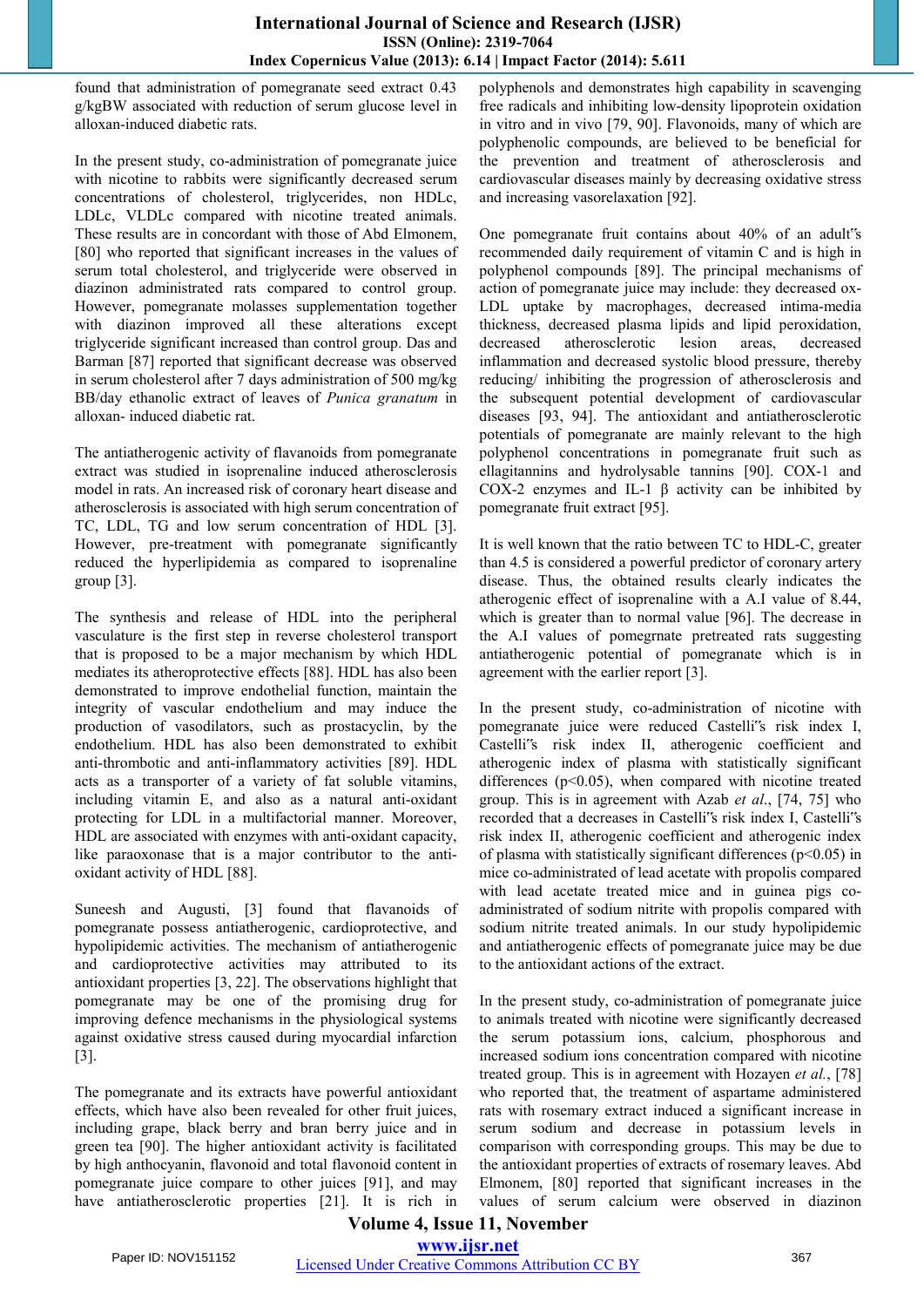administrated rats compared to control group. However, pomegranate molasses supplementation together with diazinon improved improved this alteration. In the present study, these biochemical observations were suggested that pomegranate juice significantly attenuated cardiotoxicity, dyslipidemia, antiatherogenic effect, electrolytes and minerals disturbance by the way of its antioxidant, and radical-scavenging effects.

# **Conclusion**

The present study, concluded that, nicotine had adverse effects on cardiac enzymes, serum glucose, lipid profile, serum electrolytes, minerals and the ratios based on lipid profile parameters in the blood serum. Pomegranate juice administration showed a remarkable amelioration of these abnormalities in nicotine treated male rabbits. It is recommended that the heavy smokers should be advised to take pomegranate juice as a rich source of antioxidant to prevent cardiactoxicity, dyslipidemia, atherogenic effects and disturbance in serum electrolytes and minerals induced by nicotine. Further studies are necessary to elucidate exact mechanism of the cardi oprotective, antidyslipidemic, antiatherogenic, and regulates serum electrolytes and minerals of pomegranate juice and potential usefulness of pomegranate juice as a protective agent against nicotine induced cardiactoxicity, atherogenic, dyslipidemia, serum electrolytes and minerals disturbance in clinical trials.

# **References**

- [1] Doolittle DJ, Winegar R, Lee JK, Caldwell WS, Wallace A, Hayes J, and Bethizy JD: The genotoxic potential of nicotine and its major metabolites. Mutat Res 1995; 344: 95–102.
- [2] Yildiz D: Nicotine, its metabolism and an overview of its biological effects. Toxicon 2004; 43: 619–632.
- [3] Suneesh K and Augusti KT: Antiatherogenic and cardioprotective effects of flavanoids from pomegranate in isoprenaline induced toxicity in rats. Inter J Pharm Technol 2013; 5 (2): 5418-5433.
- [4] Papathanasiou G, Mamali A, Papafloratos S and Zerva E: Effects of smoking on cardiovascular function: The role of nicotine and carbon monoxide. Health Sci J 2014; 8(2): 274 - 290.
- [5] Zipes DP, Libby P, Bonow OR, and Braunwald E: Braunwald's heart disease: Text book of cardiovascular medicine. Philadelphia, PA: Saunders, 2008.
- [6] Al-Dalaen SM, and Al-Qtaitat AI: Review article: Oxidative stress versus antioxidants. Amer J Biosci Bioeng 2014; 2(5): 60-71.
- [7] Kiran BU, Sushma M, Prasad KVSRG, Rao VUM, Bai DJL and Nisheetha V: Antioxidant and radical scavenging properties of β-carotene on cisplatin induced cardiotoxicity. Cardiol Angiol Inter J 2015; 4(3): 98-106.
- [8] El-Habibi EM: Renoprotective effects of *Punica granatum* (pomegranate) against adenine-induced chronic renal failure in male rats. Life Sci J 2013; 10(4): 2059 - 2069.
- [9] Grzegorczyk I, Matkowski A and Wysokinska H:

Antioxidant activity of extracts from in vitro cultures of *Salvia officinalis*. Food Chem 2007; 104: 536 - 541.

- [10] Madihassan S: Outline of the beginning of alchemy and its antecedents. Amer J Chinese Med 1984; 12(1): 32- 42.
- [11] Seeram NP, Henning SM, Zhang Y, Suchard M, Li Z and Heber D: Pomegranate juice ellagitannin metabolites are present in human plasma and some persist in urine for up to 48 hours. J Nutr 2006; 136(10): 2481-2485.
- [12] Zarfeshany A, Asgary S, and Javanmard SH: Potent health effects of pomegranate. Adv Biomed Res 2014; 3(100): 1-8.
- [13] Ercisli S, Gadze J, Agar G, Yildirim N, and Hizarci Y: Genetic relationships among wild pomegranate (*Punica granatum*) genotypes from Coruh Valley in Turkey. Genet Mol Res 2011; 10: 459 - 464.
- [14] Teixeira da Silva JA, Ranac TS, NarzarydD, Vermae N, Meshramf DT and Ranade SA: Pomegranate biology and biotechnology: A review. Sci Horticul 2013; 160: 85–107
- [15] Fawole OA and Opara UL: Developmental changes in maturity indices of pomegranate fruit: A descriptive review. Scienta Horticulture. 2013; 159: 152-161.
- [16] Al-Olayan EM, El-Khadragy MF, Metwally DM and Abdel Moneim AE: Protective effects of pomegranate (*Punica granatum*) juice on testes against carbon tetrachloride intoxication in rats. BMC Compl Alter Med 2014, 14:164: 1 - 9.
- [17] Newman RA, Lansky EP and Block ML: A wealth of phytochemicals. pomegranate: The most medicinal fruit. Laguna Beach, California: Basic Health Publications; 2007. p. 120.
- [18] Syed DN, Chamcheu JC, Adhami VM, and Mukhtar H: Pomegranate extracts and cancer prevention: Molecular and cellular activities. Anticancer Agents Med Chem 2013; 13(8): 1149 - 1161.
- [19] Guo S, Deng Q, Xiao J, Xie B and Sun Z: Evaluation of antioxidant activity and preventing DNA damage effect of pomegranate extracts by chemiluminescence method. J. Agr. Food Chem 2007; 55(8): 3134 - 3140.
- [20] Aviram M, Kaplan M, Rosenblat M and Fuhrman B: Dietary antioxidants and paraoxonases against LDL oxidation and atherosclerosis development. Handbook of Exp. Pharmacol. 2005; (170): 263–300.
- [21] Aviram M, and Rosenblat M: Pomegranate for your cardiovascular health. RMMJ 2013; 4 (2): e0013.
- [22] Haider R, Khan AK, Aziz KM, Chowdhury A and Kabir I: Evaluation of indigenous plants in treatment of acute shizellosis. Trop Geogr Med 1991; 43(3): 266 - 270.
- [23] Matta SG, Balfour DJ, Benowitz NL, Boyd RT, Buccafusco JJ, Caggiula AR, Craig CR, Collins AC, Damaj MI, Donny EC, Gardiner PS, Grady SR, Heberlein U, Leonard SS, Levin ED, Lukas RJ, Markou A, Marks MJ, McCallum SE, Parameswaran N, Perkins KA, Picciotto MR, Quik M, Rose JE, Rothenfluh A, Schafer WR, Stolerman IP, Tyndale RF, Wehner JM, and Zirger JM: Guidelines on nicotine dose selection for in vivo research. Psychopharmacol (Berl) 2007; 190: 269-319.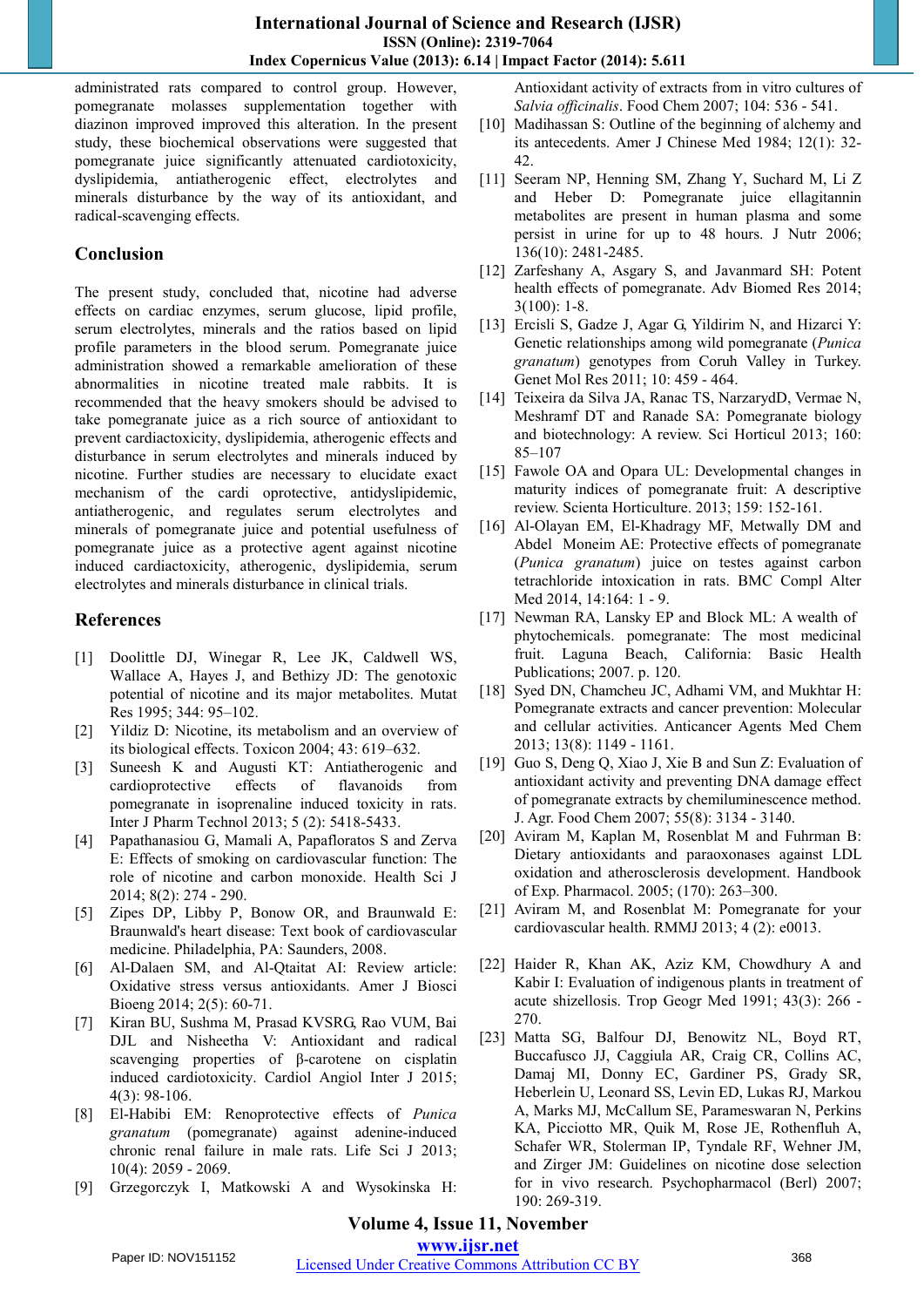- [24] Abreu-Villaca Y, Seidler FJ, Tate CA and Slotkin TA: Nicotine is a neurotoxin in the adolescent brain: Critical periods, patterns of exposure, regional selectivity and dose thresholds for macromolecular alterations. Brain Res., 2003; 979: 114 -128.
- [25] Jain A and Flora SJS: Dose related effects of nicotine on oxidative injury in young, adult and old rats. J Environ Biol 2012; 33: 233-238.
- [26] Faria A, Monteiro R, Mateus N, Azevedo I and Calhau C: Effect of pomegranate (*Punica granatum*) juice intake on hepatic oxidative stress. Eur J Nutr 2007; 46: 271-278.
- [27] Rosalki SB: An improved procedure for serum creatine phosphokinase determination. J Lab clin med [1967;](http://www.translationalres.com/issue/S0022-2143(00)X0521-5) 69(4): 696–705.
- [28] Trinder P: Glucose GOD-PAP method enzymatic colorimetric method. Ann Clin Biochem 1969; 6: 24.
- [29] Maruna, RFL and Trinder P: Clin Chem Acta 1958; 2: 581.
- [30] Bauer PJ: Affinity and stoichiometry of calcium binding by Arsenazo III. Anal.Biochem. 1981;110: 61.
- [31] Fiske CH and Subbarow Y: The colorimetric determination of inorganic phosphorous. J Biol Chem 1925; 66: 375 - 404.
- [32] Allain CC, Poon LS, Chan CSG, Richmond W and Fu PC: Enzymatic determination of total serum cholesterol. Clin Chem 1974; 20(4): 470 - 475.
- [33] Fossoti P and Prencipe L: Serum triglycerides determination calorimetrically with an enzyme that produces hydrogen peroxide. Clin Chem 1982; 28(10): 2077 - 2080.
- [34] Burstein M, Scholnik H and Morfin R: Rapid method for the isolation of lipoproteins from human serum by precipitation with polyphenols. J lipid Res 1970; 11: 583-595.
- [35] Friedwald W, Levy R and Fredrichson D: Estimation of the concentration of low density lipoprotein cholesterol in plasma without use of the preparative ultracentrifuge. Clin Chem 1972; 226: 499-502.
- [36] Mayhan WG and Sharpe GM: Chronic exposure to nicotine alters endothelium-dependent arteriolar dilatation: effect of superoxide dismutase. J Appl Physiol 1999; 86: 1126- 1134.
- [37] Suleyman H, Gumustekin K, Taysi S, Keles S, Oztasan N, Aktas O, Altinkaynak K, Timur H, Akcay F, Akar S, Dane S and Gul M: Beneficial effects of *Hippophae rhamnoides* L. on nicotine induced oxidative stress in rat blood compared with vitamin E. Biol Pharm Bull 2002; 25(9): 1133-1136.
- [38] Kovacic P and Cooksy A: Iminium metabolite mechanism for nicotine toxicity and addiction: oxidative stress and electron transfer. Med Hypotheses 2005; 64: 104 - 111.
- [39] Giugliano D, Ceriollo A and Paolisso G: Oxidative stress and diabetic vascular complications. Diabetes Care 1996; 19: 257- 267.
- [40] Joukar S, Shahouzehi B, Najafipour H, Gholamhoseinian A and Joukar F: Ameliorative effect of black tea on nicotine induced cardiovascular pathogenesis in rat. Excl I J 2012;11: 309-317.
- [41] Galle J, Hansen-Hagge T, Wanner C and Seibold S: Impact of oxidized low density lipoprotein on vascular cells. Atheroscl 2006; 185: 219 - 926.
- [42] Elahi MM and Matata BM: Free radicals in blood: Evolving concepts in the mechanism of ischemic heart disease. Arch Biochem Biophys 2006; 450: 78 - 88.
- [43] Ambrose JA and Barua RS: The pathophysiology of cigarette smoking and cardiovascular disease: An update. J Am Coll Cardiol 2004; 43: 1731-1737.
- [44] Jain KS, Kathiravan MK, Somani RS and Shishoo CJ: The biology and chemistry of hyperlipidemia. Bioorganic Med Chem 2007; 15: 4674 - 4699.
- [45] Benowitz NL and Gourlay SG: Cardiovascular toxicity of nicotine: Implications for nicotine replacement therapy. J Am Coll Cardiol. 1997; 29: 1422 - 1431.
- [46] Caterina RD, Zampolli A, Turco SD, Madonna R, and Massaro M: Nutritional mechanisms that influence cardiovascular disease. Am J Clin Nutr 2006; 83: 421S–426S.
- [47] World health organization: Haemoglobin concentrations for the diagnosis of anaemia and assessment of severity. Vitamin and mineral nutrition information system. Geneva, World health organization. 2011.
- [48] Celermajer DS, Chow CK, Marijon E, Anstey NM and Woo KS: Cardiovascular disease in the developing world: Prevalences, patterns, and the potential of early disease detection. J Am Coll Cardiol 2012; 60(14): 1207-1216.
- [49] Moss DW,. Henderson AP and Kachmar JF: Enzymes in fundamentals of clinical chemistry N. W. (ed.),  $3^{rd}$ ed. Saunders WB Company. Philadelphia, USA, 1987.
- [50] Weaver, J: Insights into how calcium forms plaques in arteries pave the way for new treatments for heart disease. PLoS Biol 2013; 11(4): e1001533.
- [51] Ali HA, Hussein MA, and Barakat MA: Biochemical effects of cranberry extract in experimentally induced myocardial necrosis in rats. Benha Vet Med J 2015; 28(2): 155-162.
- [52] Chinnery PF: Muscle diseases. In: Goldman L, Schafer AI, eds. Cecil Medicine. 24<sup>th</sup> ed. Philadelphia: Saunders Elsevier, 2011.
- [53] Maghamiour N and Safaie N: High creatine kinase (CK)-MB and lactate dehydrogenase in the absence of myocardial injury or infarction: A case report. J Cardiovasc Thorac Res 2014; 6(1): 69 - 70.
- [54] Chattopadhyay K and Chattopadhyay BD: Effect of nicotine on lipid profile, peroxidation and antioxidant enzymes in female rats with restricted dietary protein. Indian J Med Res 2008; 127(6): 571 - 576.
- [55] Valenca SS, Gouveia L, Pimenta WA and Porto LC: Effects of oral nicotine on rat liver stereology. Int J Morphol 2008; 26(3): 1013 - 1022.
- [56] Ashakumary L and Vijayammal P: Effect of nicotine on lipoprotein metabolismin rats. Lipids 1997; 32: 311 - 315.
- [57] Freeman DJ, Griffin BA, Murray E, Lindsay GM, Gaffney D, Packard CJ, et al: Smoking and plasma lipoproteins in man: Effects on low density lipoprotein cholesterol levels and high density lipoprotein subfraction distribution. BBRC 1993; 23 : 630 - 40.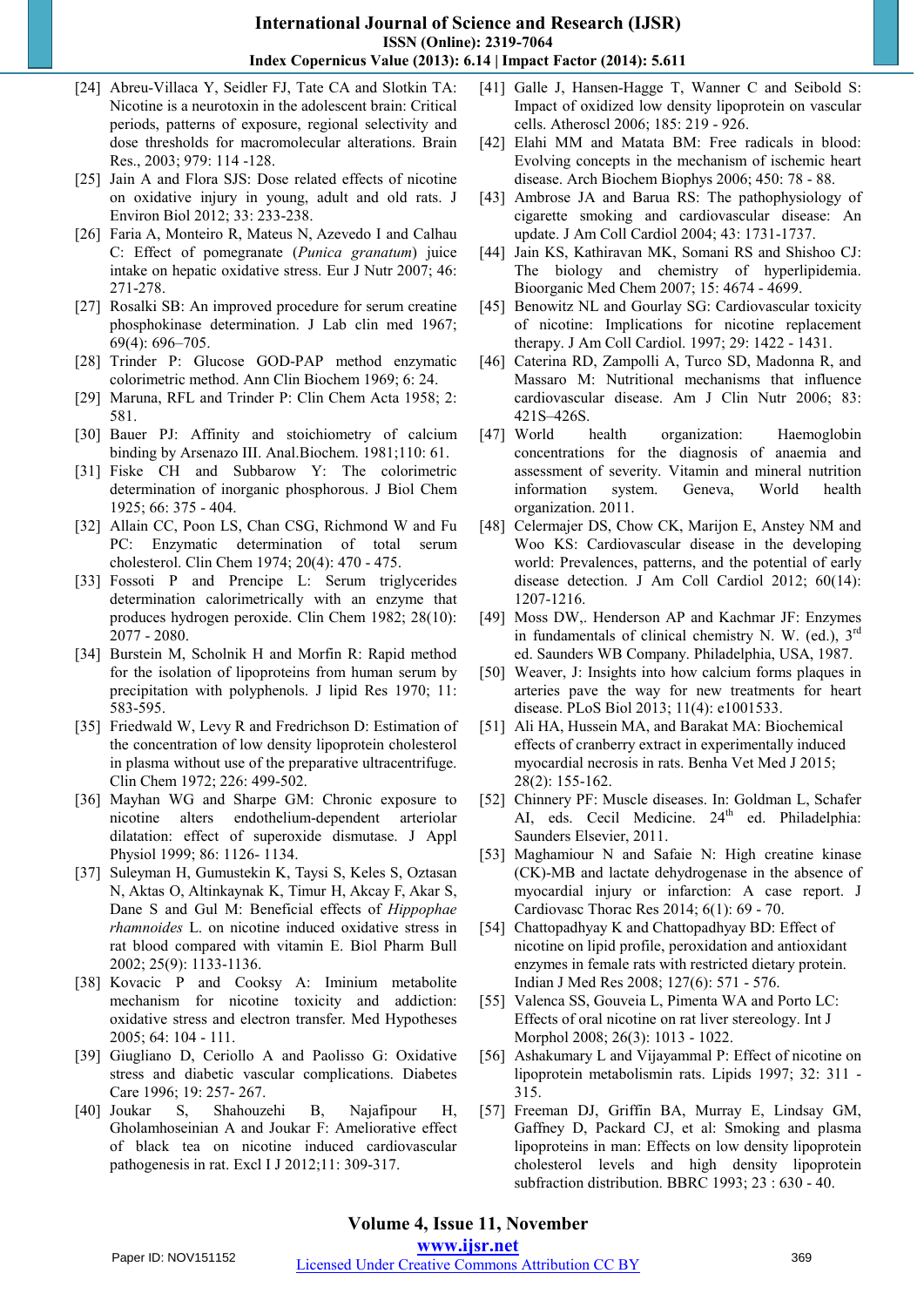- [58] Venkatesan A, Hemalatha A, Bobby Z, Selvaraj N, Sathiyapriya V: Effect of smoking on lipid profile and lipid peroxidation in normal subjects. Indian J Physiol Pharmacol 2006; 50: 273 - 278.
- [59] Johnkennedy N: Effect of smoking on lipid profile among adult smokers in Owerri, Nigeria. J Med Lab Sci 2010; 1(2): 18.
- [60] Neufeld E, Mietus-Snyder M, Beiser A, Baker A and Newburger J: Passive cigarette smoking and reduced HDL cholesterol levels in children with high-risk lipid profiles. Circulation 1997, 96:1403-1407.
- [61] Jefcoate C R, McNamara BC, Artemenko I and Yamazaki T: Regulation of cholesterol movement to mitochondrial cytochrome P450scc in steroid hormone synthesis. J Steroid Biochem Mol Biol 1992; 43(8): 751- 767.
- [62] Barakat LAA and Mahmoud RH: The antiatherogenic, renal protective and immunomodulatory effects of purslane, pumpkin and flax seeds on hypercholesterolemic rats. North Amer J Med Sci 2011; 3(9): 351 - 357.
- [63] Jaiswal J, Bhardwaj H, Srivastava S, Gautam H, Sharma S and Rao C: Antidiabetic activity of methanolic extract of *Calotropis gigantea* seeds on STZ induced diabetic rats. Int J Pharm Pharm Sci 2013; 6(1): 254-257.
- [64] Brischetto C, Connor W, Connor S and Matarazzo J: Plasma lipid and lipoprotein profiles of cigarette smokers from randomly selected families: enhancement of hyperlipidemia and depression of high-density lipoprotein. Am J Cardiol 1983; 52: 675 - 680.
- [65] Goh E and Heimberg M: Stimulation of hepatic cholesterol biosynthesis by oleic acid. Biochem Biophys Res Commun 1973, 55: 382-388.
- [66] Muscat J, Harris R, Haley N and Wynder E: Cigarette smoking and plasma cholesterol. Am Heart J 1991; 121: 141-147.
- [67] HL B: Pharmacologic aspects of cigarette smoking and nicotine addiction. New Engl J Med 1988; 319: 1318 - 1330.
- [68] Moriguchi E, Fusegawa Y, Tamachi H and Goto Y: Effects of smoking on HDL subfractions in myocardial infarction patients: effects on lecithin cholesterol acyltransferase and hepatic lipase. Clin Chim Acta 1991; 195: 139 - 143.
- [69] Packard C and Shepherd J: Lipoprotein metabolism in lipase deficient states: studies in primary and secondary hyperlipidaemia. Biochem Soc Trans 1993; 21: 503 - 506.
- [70] McCall M, van den Berg J, Kuypers F, Tribble D, Krauss R, Knoff L and Forte T: Modification of LCAT activity and HDL structure. New links between cigarette smoke and coronary heart disease risk. Arterioscl Thromb 1994; 14: 248 - 253.
- [71] Kharb S and Singh G: Effect of smoking on lipid profile, lipid peroxidation and antioxidant status in normal subjects and in patients during and after acute myocardial infarction. Clin Chim Acta 2000; 302: 213 - 219.
- [72] U.S. Department of Health and Human Services. How tobacco smoke causes disease: The Biology and behavioral basis for smoking-attributable disease: A

report of the surgeon general. Atlanta (GA): U.S. Department of Health and Human Services, Centersfor Disease Control and Prevention, National Center for Chronic Disease Prevention and Health Promotion, Office on Smoking and Health, 2010.

- [73] Konishi H, Wu J and Cooke JP: Chronic exposure to nicotine impairs cholinergic angiogenesis. Vasc Med 2010; 15(1): 47-54.
- [74] Azab AE, Algridi MA and Lashkham NM: Hypolipidemic and antiatherogenic effects of aqueous extract of Libyan propolis in lead acetate intoxicated male albino mice. IJSR 2015; 4(3): 1060-1068.
- [75] Azab AE, Lashkham NM and Albasha MO: Haematoprotective and hypolipidemic effects of aqueous extract of Libyan propolis against sodium nitrite induced haematotoxicity and hyperlipidemia in Guinea pigs. Amer J Biosci Bioeng 2015; 3(4): 22 - 32.
- [76] Mehta LK, Balaraman R, Amin AH, Bafna PA and Gulati OD: Effect of fruits of *Moringa oleifera* on the lipid profile of normal and hypercholesterolaemic rabbits J.Ethanopharmacol 2003; 86: 191-195.
- [77] Visavadiya NP and Narasimhacharya AVRL: Ameliorative effects of herbal combinations in hyperlipidemia. Food Chem Toxicol 2008; 46(6): 1889-1895.
- [78] Hozayen WG, Soliman HAE and Desouky EM: Potential protective effects of rosemary extract, against aspartame toxicity in male rats. J Inter Acad Res Multidisc. 2014; 2(6): 111-125.
- [79] Lingrel JB: The physiological sgnificance of the cardiotonic steroid/ouabain binding site of the Na, K-ATPase. Annu Rev Physiol 2010; 72: 395- 412.
- [80] Abd Elmonem HA: Assessment the effect of pomegranate molasses against diazinon toxicity in male rats. IOSR J Environ Sci To xicol Food Technol 2014; 8(2): 135-141.
- [81] Logaswamy S, Radha G, Subhashini S and Logankumar K: Alterations in the levels of ions in blood and liver of freshwater fish, *Cyprinus carpio* var. communis exposed to dimethoate. Environ Monit Assess 2007; 131: 439 - 444.
- [82] AL-Hadidy AA, AL-Kattan MM and Jankeer MH: The effect of single dose of different concentrations of pomegranate juice (*Punica granatum* L.) on glucose level and lipid profile in blood serum of white male New Zealand rabbits (*Oryctolagus cuniculus*). Res J Mosul Basic Ed Iraq 2014 : 607-618.
- [83] Singh AP, Singh AJ and Singh N: Pharmacological investigations of *Punica granatum* in glycerol-induced acute renal failure in rats. Indian J Pharmacol. 2011; 43: 551-556.
- [84] Ferreira D: Antioxidant, antimalarial and antimicrobial activities of tannin rich fractions, ellagitannins and phenolic acids from *Punica granatum.* Planta Med. 2007; 73(5): 461- 467.
- [85] Prasetyastuti MWPA, Ngadikun NAR and Sunarti: Hypoglycemic and antioxidative effects of pomegranate (*Punica granatum* L.) juice in streptozotocin induced diabetic rats. Pakistan J Nutr 2014; 13(10): 567-572.
- [86] Khalil EAM: Antidiabetic effect of an aqueous extract of pomegranate (*Punica granatum*) peels in normal and

# **Volume 4, Issue 11, November**